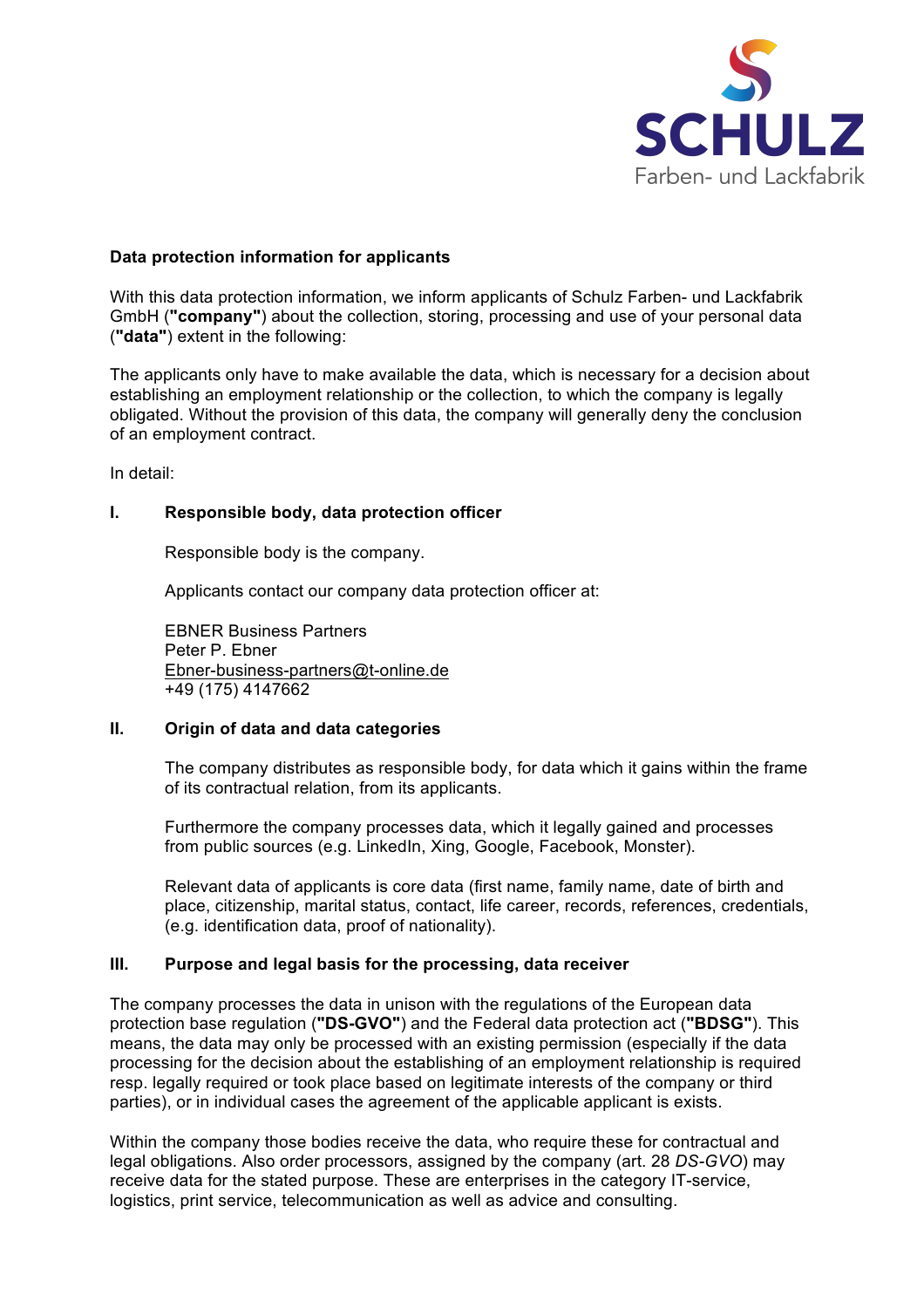Information about applicants to receivers outside of the company are only transferred, if legal regulations allow or command such.

# **1. For the purpose of an employment relationship, art. 6 sect. 1 b)** *DS-GVO***, § 26 sect. 3** *BDSG*

Data processing (art. 4 no. 2 *DS-GVO*) takes place for the purpose of decision about the establishment of an employment relationship between the company and the applicable applicant (**"application management"**). This applies to concrete applications as well as speculative applications. Examples:

a) collection, processing and use of core data, contact data, life career, references, credentials for the application management.

b) if the application concludes in an establishment of an apprenticeship or an employment relationship, the core data, contact, life career, references, credentials are then processed for the purpose of proceeding the employment relationship and used so. The applicants are then obligated, to complete their data for the establishing of an employment (e.g. social security data). In the following a data transfer takes place with the social security offices and the applicable finance office.

# **2. Within the frame of weighing interests, art. 6 sect. 1 f)** *DS-GVO*

If necessary, the company processes the data beyond the essential purpose of the application management to safeguard the legitimate interest of the company or third parties. Examples:

- a) enforcement of legal claims or defense in legal arguments
- b) guaranteeing IT-security and the IT-operation

Applicants have the right, for reasons which result from a special situation to revoke the processing of certain data. If an employee makes the applicable revoke, then the company will no longer process his/her data, unless, the company can prove urgent reasons worth protecting for the processing, or such a processing serves the enforcement, exercise or defense of legal claims.

### **3. Based on an agreement, art. 6 sect. 1 a)** *DS-GVO*

Insofar as the applicant grants the company agreement for the processing of data for certain purposes, the legitimacy for the processing is given on the basis of the agreement. A granted agreement may at any time be revoked. The revoke is only effective for the future. Processing, which took place before the revoke, is not concerned.

### **IV. Storage data term**

Insofar as necessary, the company processes and stores the data for the term of the application management process with the applicant.

The processing, storage and use of the data by the applicable bodies according to figure III. 1 may in individual cases be extended in storage beyond the application management process. Examples:

a) storage according to figure III. 1. a) to b) collected and processed data for the purpose of making legal claims and defense with legal arguments, whereby the data in case of a nonoccurrence of the employment relationship without inappropriate delay is cancelled.